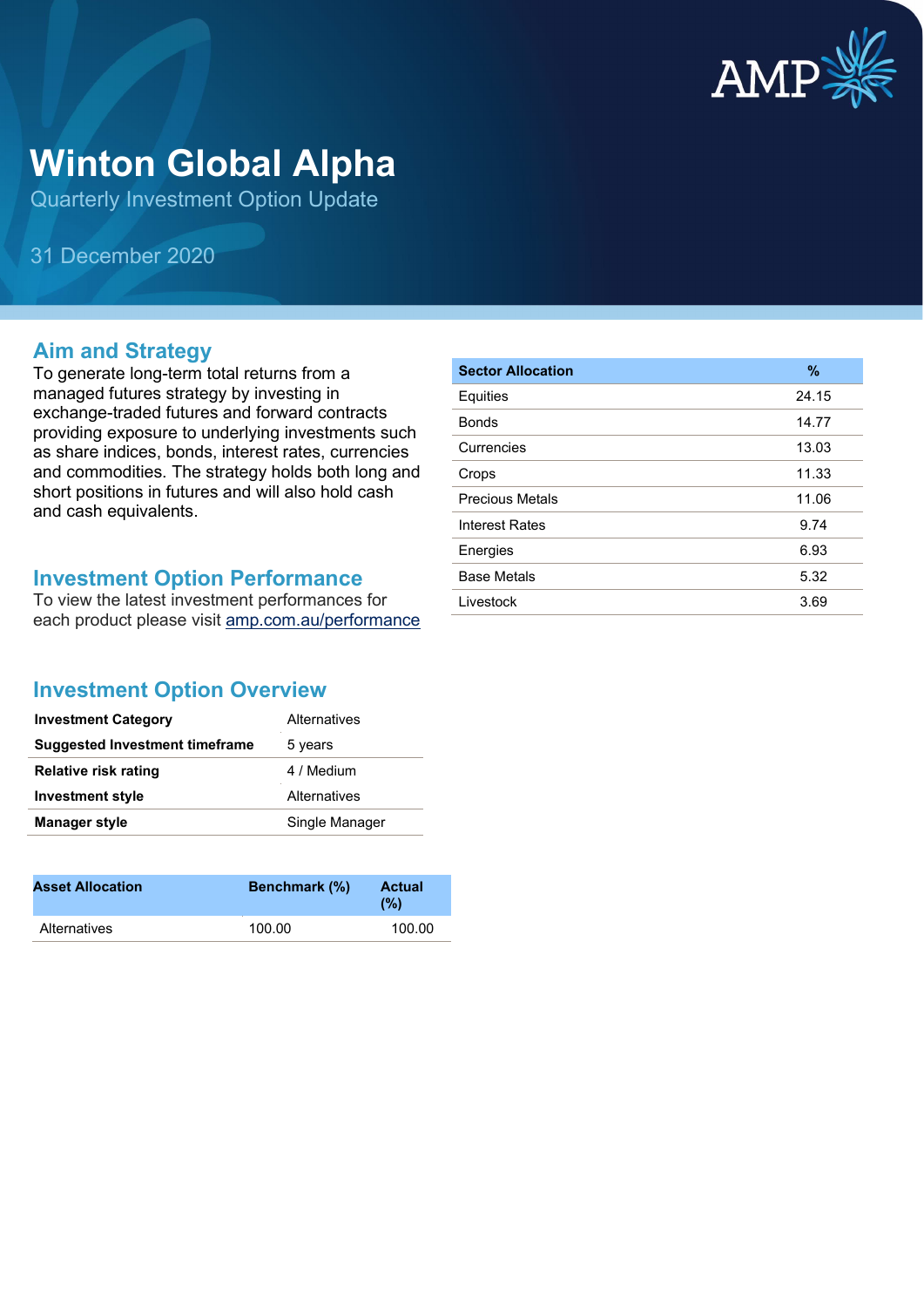#### **Portfolio Summary**

The Fund achieved positive performance in commodities, currencies and equity indices across the quarter, while positioning in fixed income detracted slightly.

#### **Investment Option Commentary**

Performance in commodities varied over the final quarter of 2020, with strong results in crops, base metals and precious metals partially offset by losses in energies. Long positioning in soybeans was a notable contributor in all three months, while the Fund's long silver position was also among the top individual contributors in December. While short positions in crude oil, across both the WTI and Brent contracts, were the largest individual contributors in October as prices fell back below \$40 a barrel, both technical and fundamental signal groups lost money in energies in November, leading to a negative contribution by energies for the quarter overall.

In currencies, the Fund recouped part of its year-to-date losses in the final quarter, as its positioning profited from a weakening in the US dollar, particularly against the Australian dollar. Driven by technical signals, the Fund's long equity index positions in December also contributed to performance. The Fund's performance in fixed income was broadly flat for the quarter, detracting marginally.

#### **Outlook**

The strategy aims to deliver long-term returns as a diversifying allocation in investor portfolios. The Fund's trading universe was expanded in December, with the Fund gaining access to a number of new instruments and non-standard futures markets. These include interest rate swaps, smaller commodity markets and industrials futures, as the Fund looks to take advantage of opportunities in a broader range of markets.